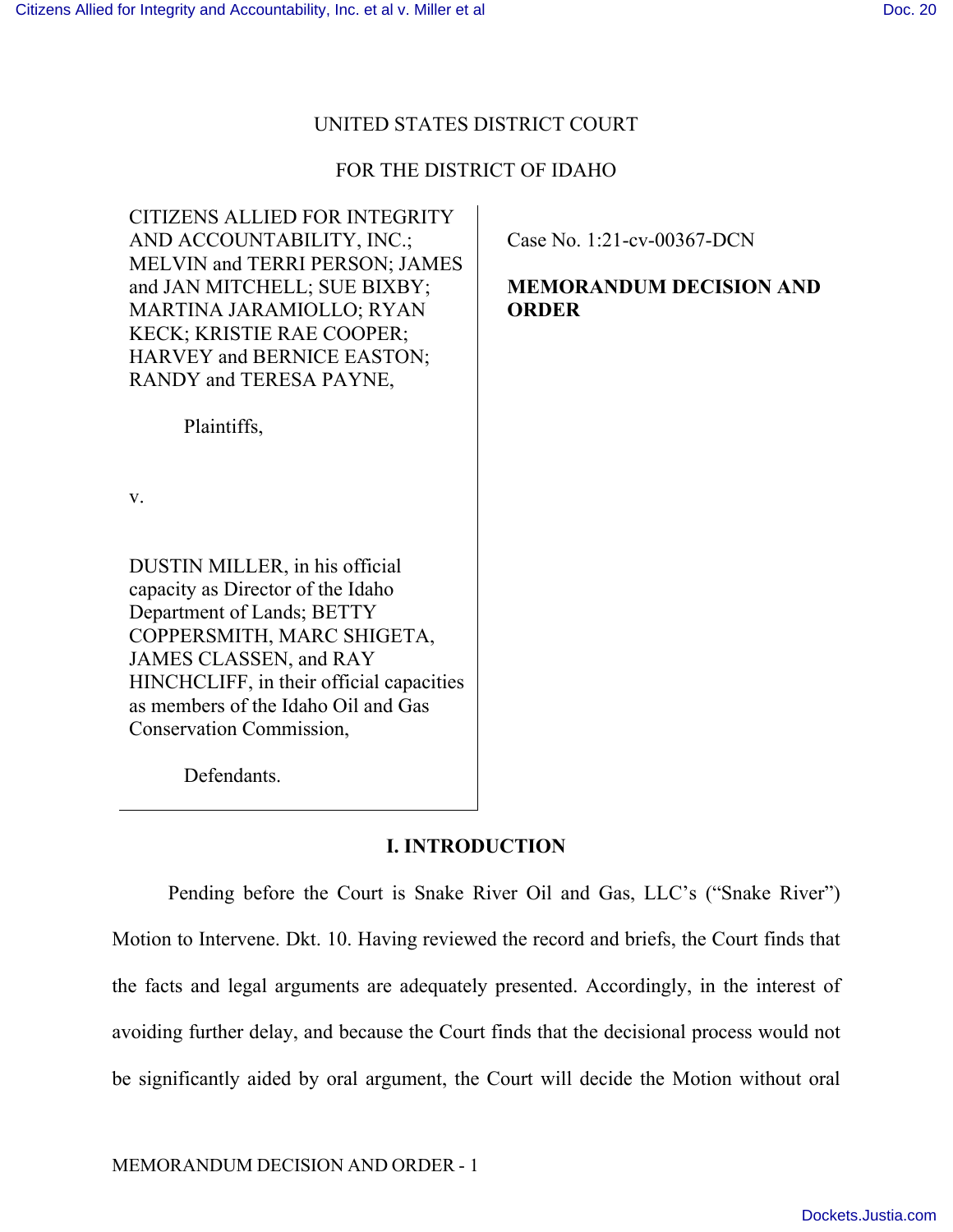argument. Dist. Idaho Loc. Civ. R.  $7.1(d)(1)(B)$ .

Upon review, and for the reasons set forth below, the Court GRANTS the Motion.

## **II. BACKGROUND<sup>1</sup>**

Reservoirs of hydrocarbons, such as natural gas, lie beneath parts of Idaho. Dkt. 1, ¶ 8. These underground reservoirs frequently stretch across property boundary lines, and consequently multiple owners, holding title to the surface and mineral rights of their land, have a claim on the reservoirs. *Id.* at **[9.** To facilitate the private commercial development of oil drilling, the State of Idaho has adopted statutory provisions compelling landowners to sell their rights to private drilling companies when certain conditions are met. *Id.* at ¶ 9– 10. These provisions require a developer to apply for a "spacing order" and an "integration order." *Id.* at ¶ 10.

 A "spacing order" application requires the identification of a likely underground pool of hydrocarbons, such as natural gas, and seeks an order from the Idaho Oil and Gas Conservation Commission (the "Commission") setting appropriate spacing of wells to recover the hydrocarbons efficiently and without excessive well-drilling. *Id.* at ¶ 11. An "integration order" application seeks an order from the Commission which integrates the mineral rights owners and requires them to sell those mineral rights on terms established by a combination of statutes and administrative decisions. In other words, the individual landowner rights are bundled and sold as a whole. *Id.* at ¶ 12.

<sup>&</sup>lt;sup>1</sup> The following facts are taken from Plaintiffs' Complaint. Dkt. 1.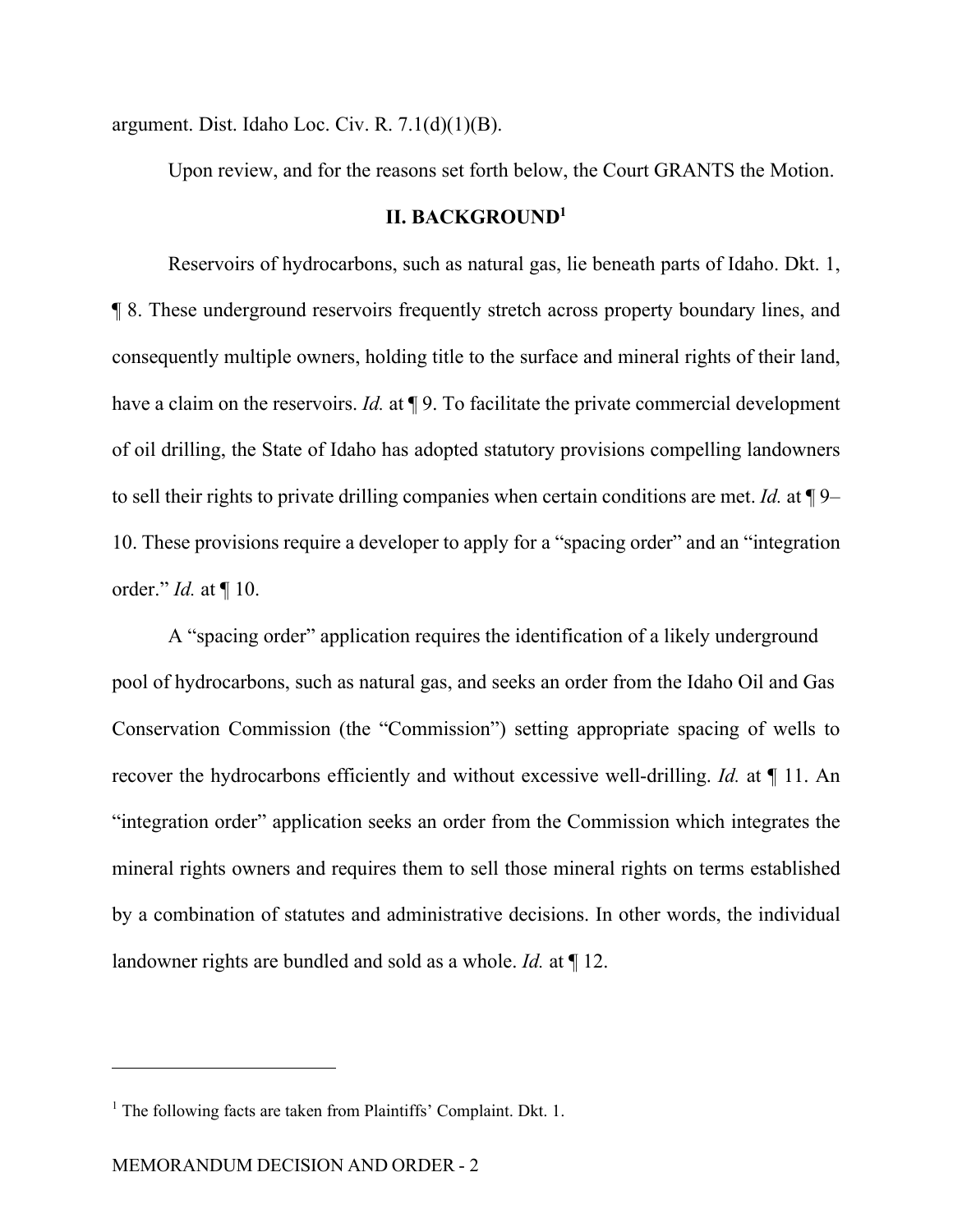In 2016, two corporate entities submitted an application for the entry of a spacing order and an integration order concerning a potential pool of natural gas underlying land in Fruitland, Idaho. *Id*. at ¶ 13. The Commission issued an order integrating a spacing unit consisting of Section 14, Township 8 North Range 5 West, Boise Meridian, Payette County, Idaho. *Id*. at ¶ 14. This led to the drilling of the well, which is known as "Barlow 1-14". *Id*. Those two entities later went bankrupt, and Snake River obtained ownership of their mineral rights, including those relating to the integration unit containing Barlow 1-14. *Id*. at ¶ 16.

A year later, Snake River applied for a permit to drill a second well ("Barlow 2-14") within that same spacing and integration unit which would target a different pool of hydrocarbons within the same area already covered by the Barlow 1-14 integration order. *Id.* at  $\P$  17. Eventually, after opposition from Plaintiffs and others, the Commission granted the permit to drill Barlow 2-14. *Id.* at ¶ 18–21. Snake River then drilled the well, at an alleged cost of \$2.6 million.

Plaintiffs brought the instant case against Defendants on September 13, 2021. Plaintiffs are seeking relief under 42 U.S.C. § 1983, requesting "declaratory relief finding the final orders affecting Plaintiff landowners properties invalid and unenforceable as a matter of law;" "permanent injunctive relief barring Defendants from relying on, applying or utilizing the Idaho Oil and Gas Conservation Act unless and until they provide the protections required by the United States Constitution;" and "a declaration and permanent injunctive relief finding the Idaho Oil and Gas Conservation Act as currently written and applied invalid as a matter of law." Dkt. 1, at 8–9. It is clear that Plaintiffs are requesting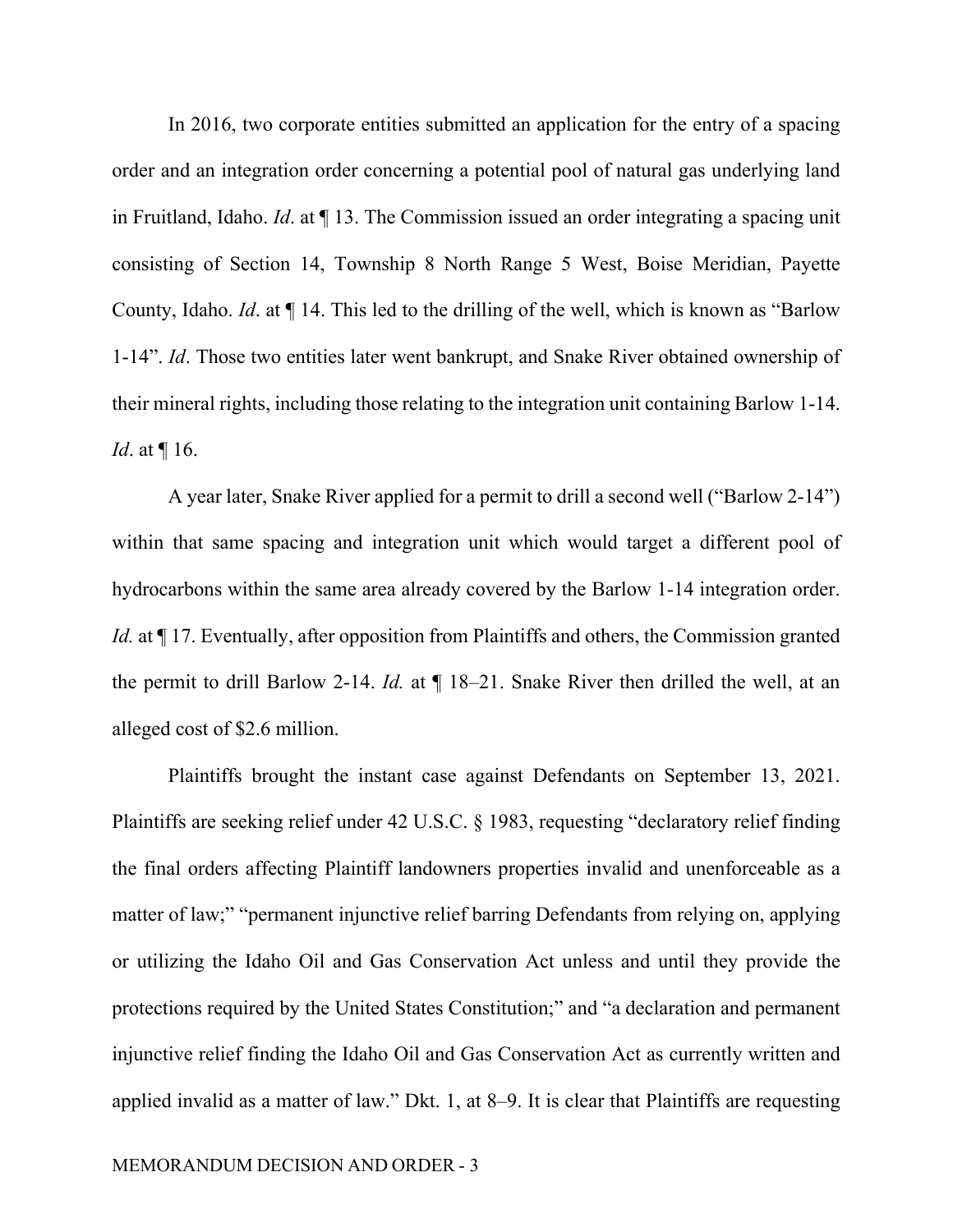not only the closure of Barlow 2-14 but a wholesale dismantling of Idaho's entire statutory scheme regulating the drilling of oil wells.

On December 17, 2021, Snake River requested intervention as a matter of right or,

alternatively, permissive intervention under Federal Rule of Civil Procedure 24. *See* Dkt.

10. Plaintiffs oppose the Motion to Intervene. Dkt. 18.

# **III. LEGAL STANDARD**

Federal Rule of Civil Procedure 24(a) provides:

On timely application, the court must permit anyone to intervene who: . . . (2) claims an interest relating to the property or transaction that is the subject of the action, and is so situated that disposing of the action may as a practical matter impair or impede the movant's ability to protect its interest, unless existing parties adequately represent that party.

The Ninth Circuit applies a four-part test to determine whether to permit a party to

intervene under Rule 24(a):

(1) the application for intervention must be timely; (2) the applicant must have a "significantly protectable" interest relating to the property or transaction that is the subject of the action; (3) the applicant must be so situated that the disposition of the action may, as a practical matter, impair or impede the applicant's ability to protect that interest; and (4) the applicant's interest must not be adequately represented by the existing parties in the lawsuit.

*Sw. Ctr. for Biological Diversity v. Berg*, 268 F.3d 810, 817 (9th Cir. 2001). However, courts should construe Rule 24(a) "liberally in favor of potential intervenors" and "should be guided primarily by practical considerations, not technical distinctions." *Id.* at 818 (cleaned up). In other words, "[i]f an absentee would be substantially affected in a practical sense by the determination made in an action, he should, as a general rule, be entitled to intervene." *Id.* (quoting Fed. R. Civ. P. 24 advisory committee's notes). However, it is the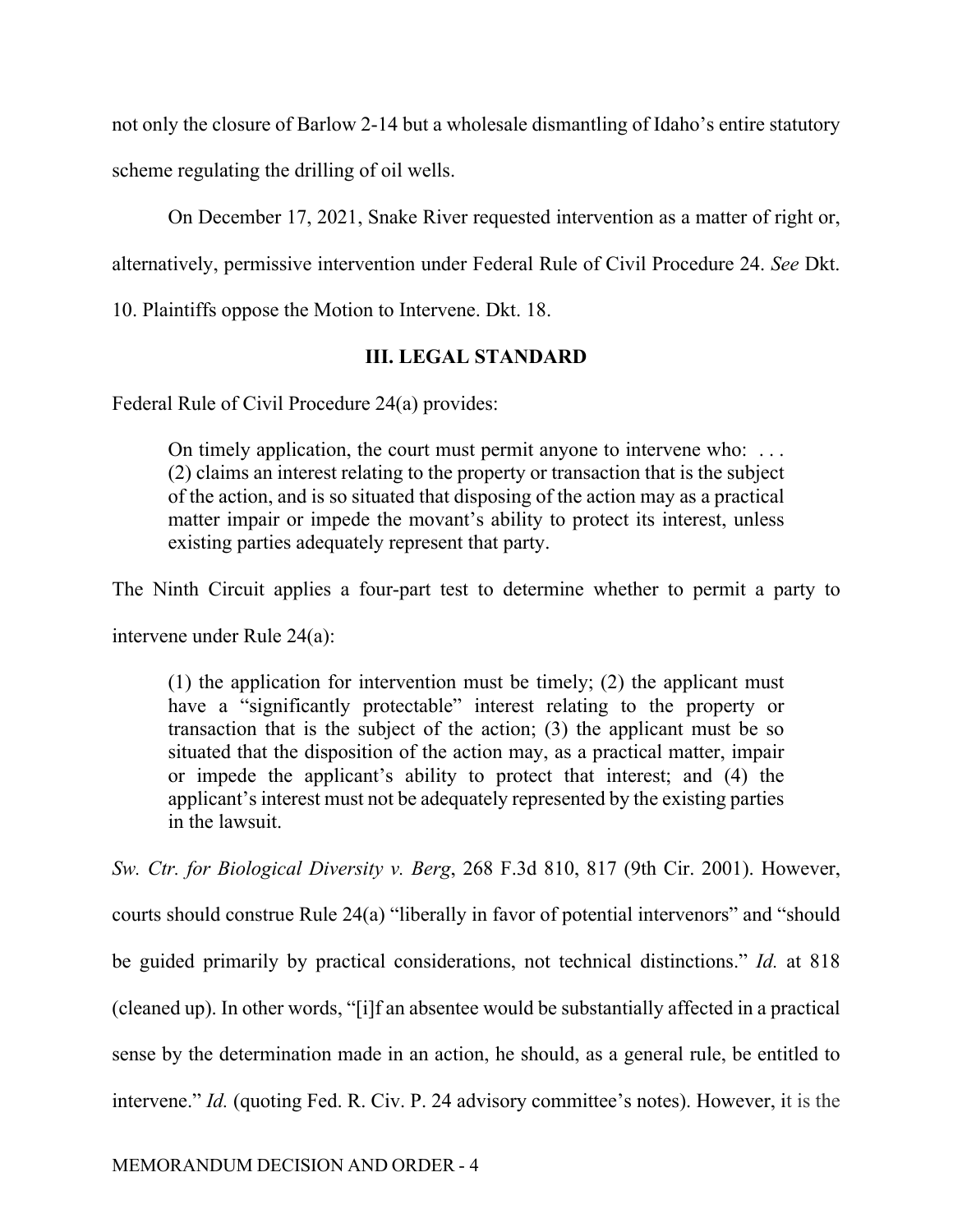movant's burden to show that it satisfies each of the four criteria for intervention as of right. *Prete v. Bradbury*, 438 F.3d 949, 954 (9th Cir. 2006).

In general, Rule 24(b) also gives the court discretion to allow permissive intervention to anyone who has a claim or defense that shares with the main action a common question of law or fact. Fed. R. Civ. P.  $24(b)(1)(B)$ . In addition, in exercising its discretion under Rule 24(b), the Court must consider whether intervention will unduly delay or prejudice the adjudication of the original parties' rights. Fed. R. Civ. P. 24(b)(3).

#### **IV. DISCUSSION**

Although the Court will analyze all four requirements for intervention as of right, Plaintiffs only chose to contest the fourth requirement—the adequacy of representation by the current Defendants. Plaintiffs, however, did not concede the other elements. Dkt. 18, at 3.

#### **A. Whether the Motion to Intervene is Timely**

The Ninth Circuit "consider[s] three criteria in determining whether a motion to intervene is timely: (1) the stage of the proceedings; (2) whether the parties would be prejudiced; and (3) the reason for any delay in moving to intervene." *Nw. Forest Res. Council v. Glickman*, 82 F.3d 825, 836 (9th Cir. 1996), *as amended on denial of reh'g* (May 30, 1996).

Here, Snake River moved to intervene at an early stage of the proceedings. The complaint was filed September 2021. Within roughly three months, Snake River filed the instant motion to intervene. The Court has issued a Scheduling Order (Dkt. 15) but nothing of consequence has happened in the case so far. Accordingly, none of the parties would be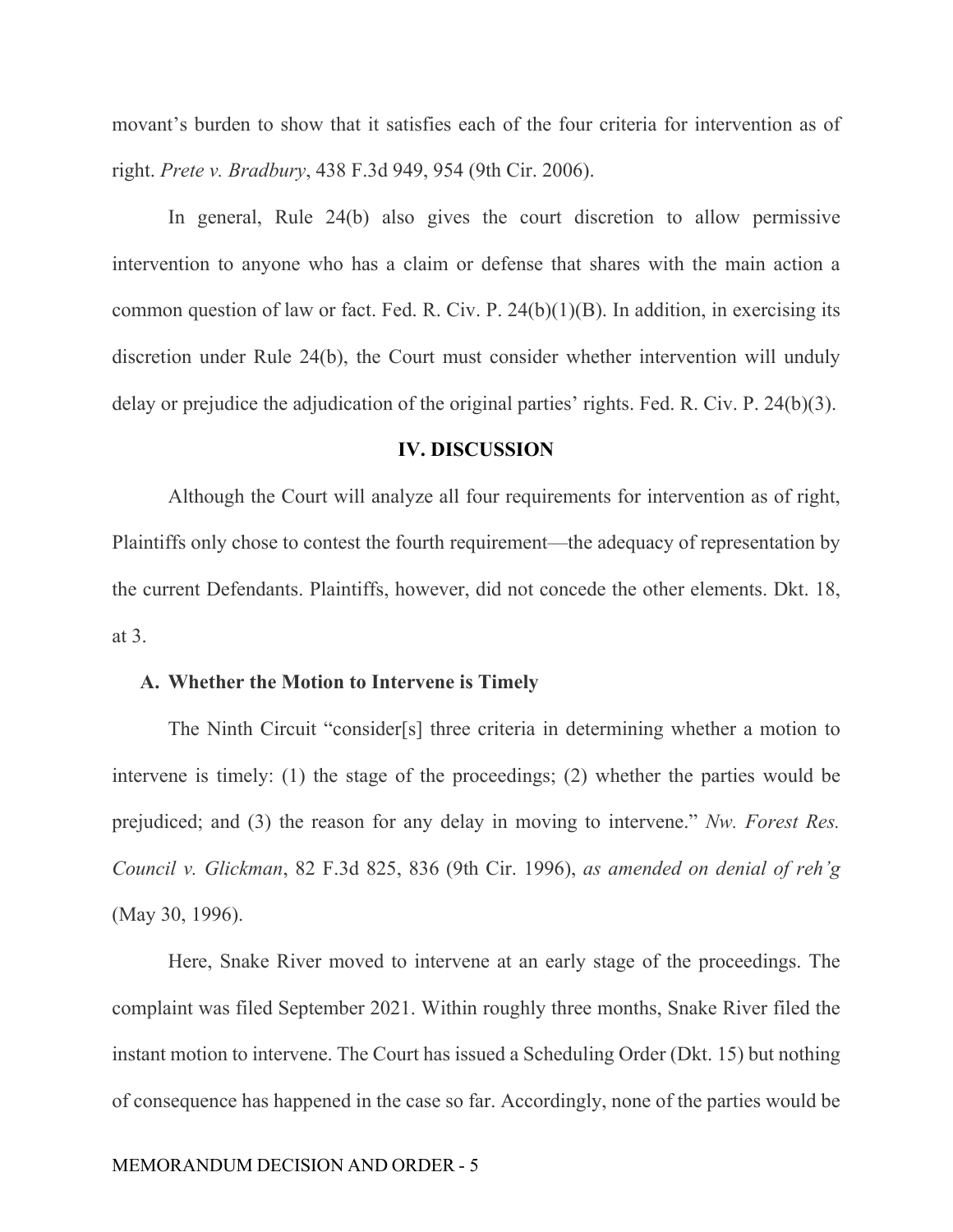prejudiced by Snake River joining the case and the Court finds the instant motion to be timely.

## **B. Whether Snake River Has a Significantly Protectable Interest**

To show a significantly protectable interest, "[i]t is generally enough that the interest asserted is protectable under some law, and that there is a relationship between the legally protected interest and the claims at issue." *Berg*, 268 F.3d at 818 (cleaned up). The Ninth Circuit has held that a permit right is a significantly protectable interest. *See, e.g.*, *Sierra Club v. U.S. E.P.A.*, 995 F.2d 1478, 1482–83 (holding that Clean Water Act pollution permits affecting the use of real property were significant protectable interests), *abrogated on other grounds by Wilderness Soc. v. U.S. Forest Service*, 630 F.3d 1173, 1173–74 (9th. Cir. 2011). Here, it is undisputed that Snake River is in possession of a permit to drill Barlow 2-14, a well which will presumably lead to financial earnings. As such, the Court finds that Snake River has a significant protectable interest.

# **C. Whether the Disposition of the Action May, as a Practical Matter, Impair or Impede the Applicant's Ability to Protect That Interest**

The third requirement is that "the applicant must be so situated that the disposition of the action may, as a practical matter, impair or impede the applicant's ability to protect that interest." *Berg*, 268 F.3d at 817. The advisory committee elaborated on Rule 24(a), explaining that "[i]f an absentee would be substantially affected in a practical sense by the determination made in an action, he should, as a general rule, be entitled to intervene." Fed. R. Civ. P. 24 advisory comm. notes (Am. 1966).

Here, Plaintiffs requested relief includes "an order invalidating the final orders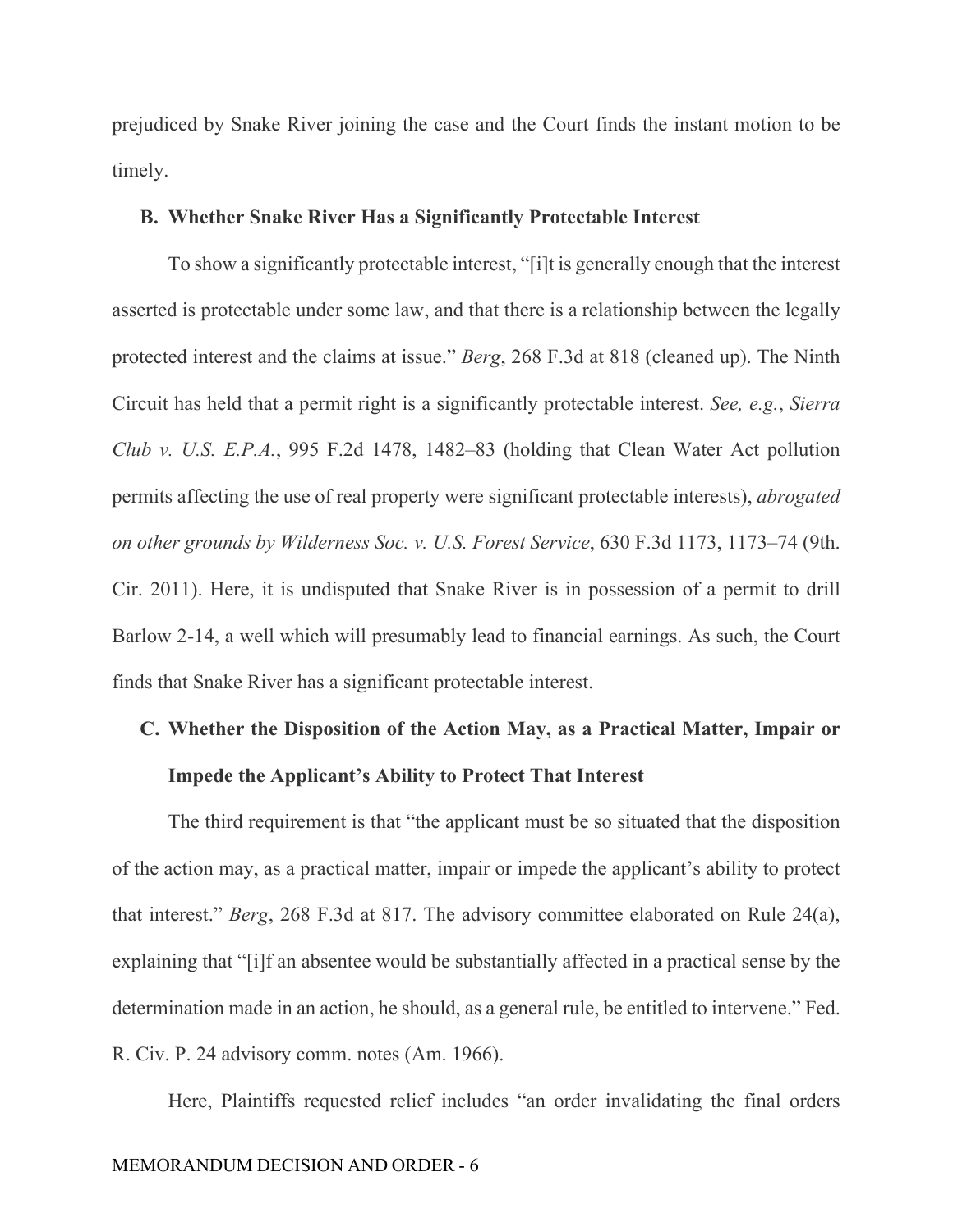entered by Defendant Schultz and the Idaho Oil and Gas Conservation Commission." Dkt. 1, at ¶ 24. This invalidation, if granted, would bar Snake River from using Barlow 2-14, negating all the significant capital already invested into the well and leading to a loss of future income. Clearly, such disposition of the instant case would significantly impede Snake River's ability to protect its interest in the well, and Snake River has met the third requirement.

#### **D. Whether the IOGCC Can Adequately Represent the Claim of Privilege**

The "most important factor" to determine whether a proposed intervenor is adequately represented by an existing party to the action is "how the [proposed intervenor's] interest compares with the interests of existing parties." *Arakaki*, 324 F.3d at 1086 (citations omitted). When an existing party and a proposed intervenor share the same or "identical" ultimate objective, a presumption of adequacy of representation applies. *Id.* This presumption of adequacy especially applies when the government is acting on behalf of a constituency that it represents. *United States v. City of L.A.*, 288 F.3d 391, 401 (9th Cir. 2002). In the absence of a "very compelling showing to the contrary, it will be presumed that a state adequately represents its citizens when the applicant shares the same interest." *Arakaki v. Cayetano*, 324 F.3d 1078, 1086 (9th Cir. 2003) (cleaned up). However, "[t]his does not mean that intervention always must be denied if the interests of the absentee and one of the parties are identical . . . .It means only that there must be a concrete showing of circumstances in the particular case that make the representation inadequate." 7C Wright, Miller & Kane, Federal Practice and Procedure 3d § 1909, at 426–27.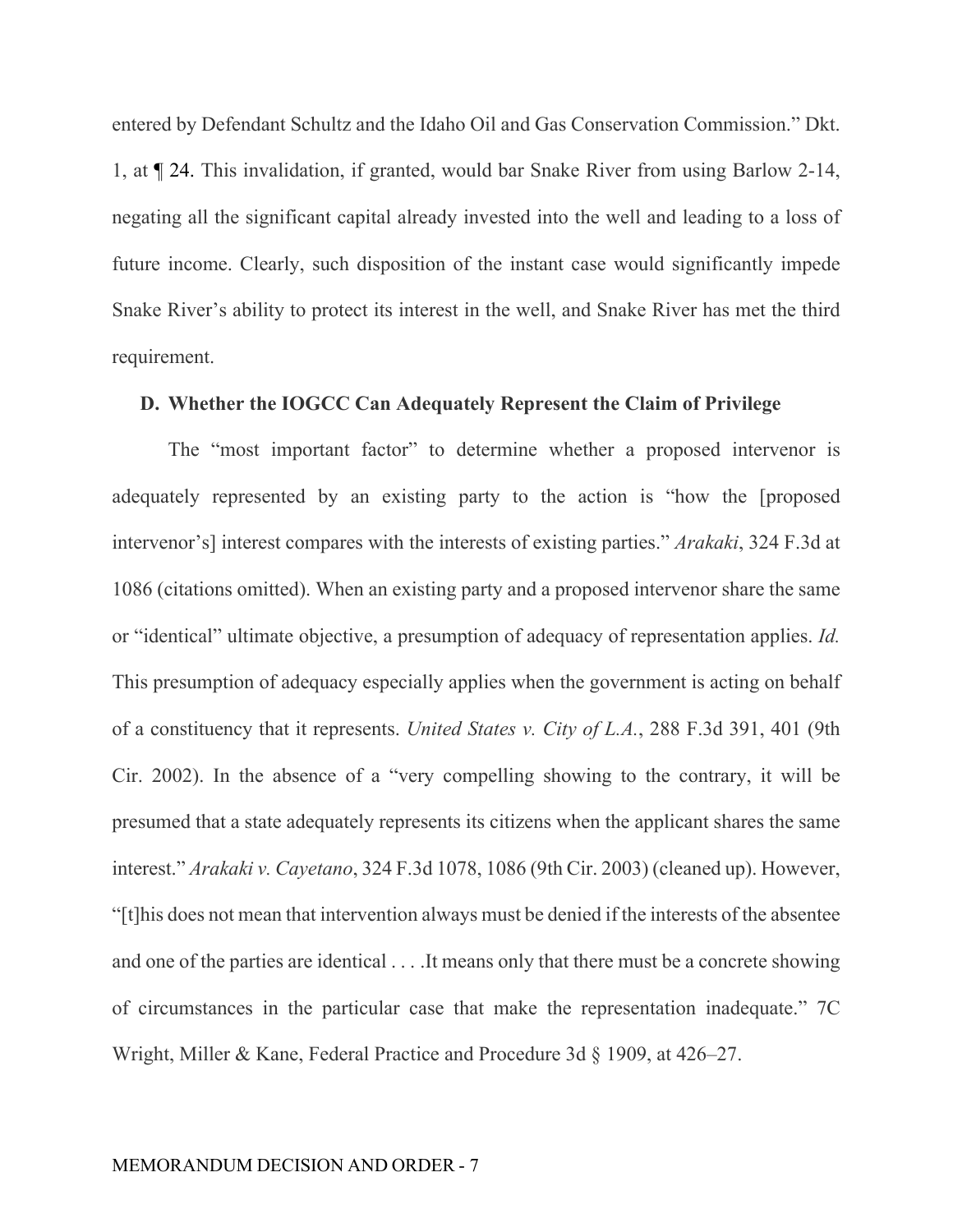#### *1. Whether the Government and Snake River Share the Identical Interest*

In determining whether the existing Defendants can adequately represent Snake River's interest, the Court first turns to the question of whether the Defendants and Snake River share an identical interest. Several cases illustrate what an identical interest is.

In *League of United Latin American Citizens v. Wilson*, the Ninth Circuit found that the defendant (the State of California) and the intervenor-applicant, a public interest group sought the same ultimate objective because both were defending the constitutionality of Proposition 187. 131 F.3d 1297, 1301–05 (9th Cir. 1997). Similarly, in *Prete v. Bradbury*, the Ninth Circuit held that the defendant (the Secretary of State of Oregon) and the intervenor-defendants shared the same interest because they both sought to uphold the validity of Measure 26, which prohibited payment to electoral petition signature gatherers on a per signature basis. 438 F.3d 949, 957 (9th Cir. 2006).

Likewise, in *Oakland Bulk & Oversized Terminal, LLC v. City of Oakland*, the Ninth Circuit ruled that the defendant (the City of Oakland) and the intervenor-defendants (the Sierra Club and the San Francisco Baykeeper) shared the same interest in the litigation. 960 F.3d 603, 620 (9th Cir. 2020). In that case, the City of Oakland contracted with the predecessor-in-interest of Oakland Bulk & Oversized Terminal, LLC ("OBOT") to develop a commercial terminal on an abandoned military base, a contract which OBOT acquired. *Id.* at 607. However, when the public angrily responded to the news that coal would be transported through the terminal, the City of Oakland passed regulations banning coal from being transported through the terminal. *Id.* OBOT sued, claiming breach of contract. Sierra Club and the San Francisco Baykeeper moved to intervene on the side of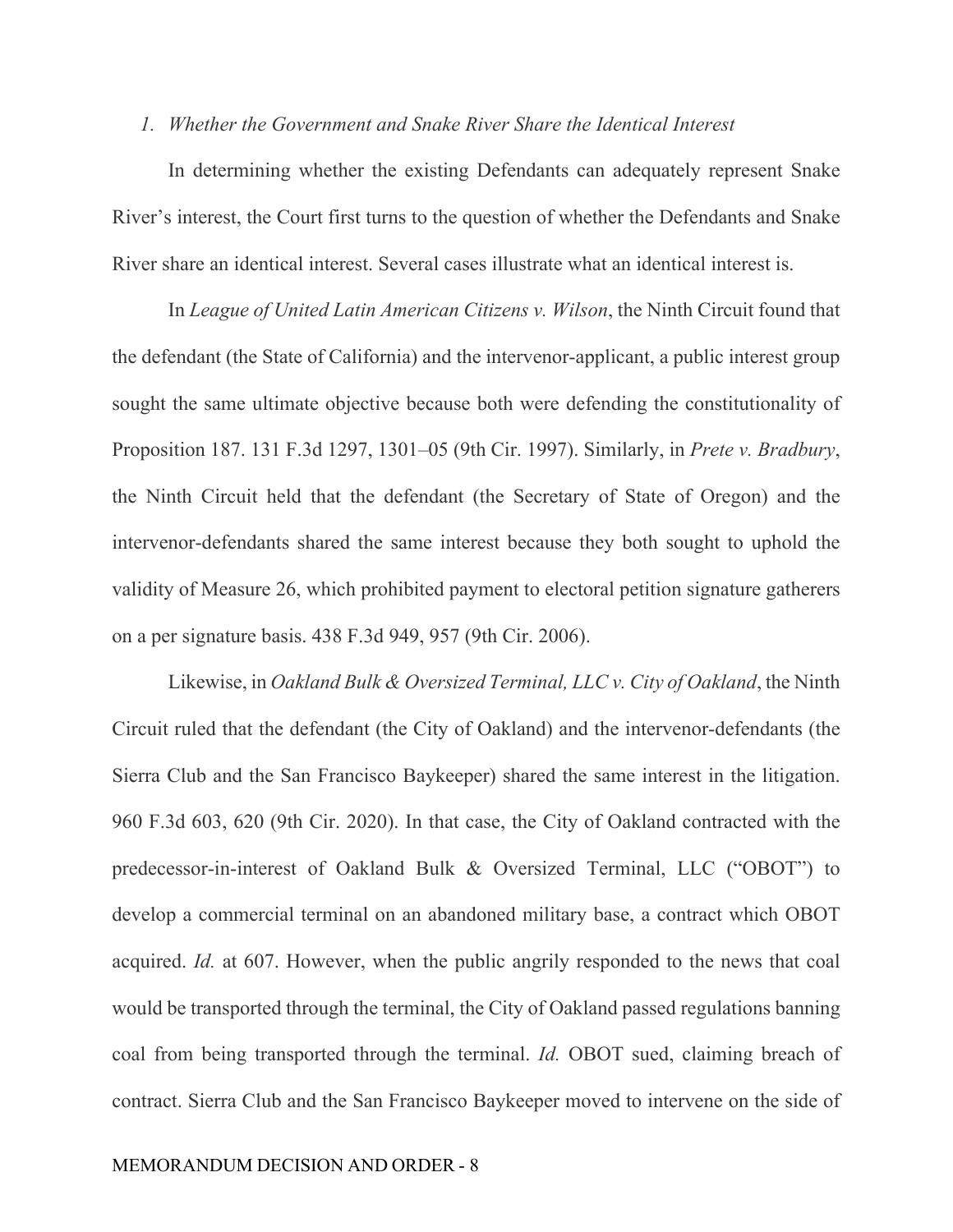the City. Although the intervenor-defendants claimed that their "narrower interest—a focus on health, safety and environmental protections, as opposed to Oakland's broader concerns that include such matters as the City's finances and its contractual relationship with OBOT" was sufficient to rebut the presumption of adequacy, the Ninth Circuit was not persuaded. *Id*. at 620. As such, the intervenor-applicants were not allowed to help defend the anti-coal regulations.

Notably, in *Wilson*, *Prete*, and *Oakland Bulk*, the intervenors were seeking to uphold the government's regulations, and nothing more. More analogous to the instant case are situations in which intervenors shared a related but separate interest, such as in cases where the intervenors had a distinct economic interest or were arguing for a different interpretation of government regulations.

One such example is *Berg*. In that case, several environmental groups sued various officers of Fish and Wildlife Services, the Department of the Interior, the U.S. Army Corps of Engineers, and the City of San Diego, challenging "the measures Defendants have taken to ensure the protection of seven endangered wetland species, and the validity of conservation plans and an agreement and permit that regulate development projects affecting these and other protected species." *Berg*, 268 F.3d at 814. Those measures included a comprehensive land management plan that took the City of San Diego over half a decade to create with input from a wide variety of stakeholders. The plan was specifically designed to create a "workable balance between preservation of natural resources and regional growth and economic prosperity." *Id.* at 815. The intervenor-defendants consisted of a construction company and four national and local building trade associations. *Id.* at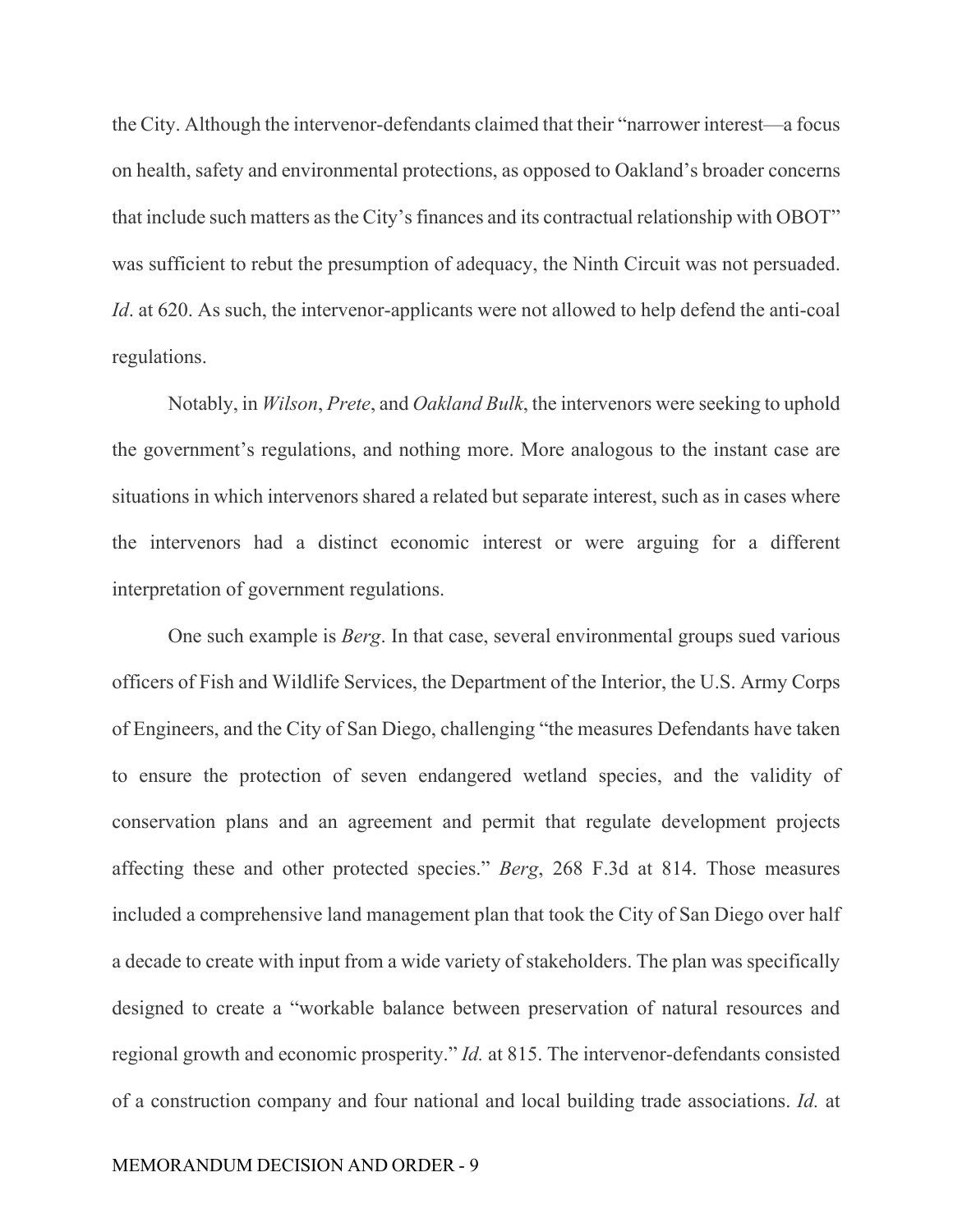814. Several of the company's projects had met the standards of the plan, received approval, and were being implemented. *Id.* at 820. Even though the projects were not directly being attacked, the Ninth Circuit granted the intervenor-defendants motion to intervene, explaining that the government agencies had different priorities than the private sector intervenor-defendants:

Just as the City could not successfully negotiate the Plans without some private sector participation from Applicants, so too the City in this case cannot be expected successfully to safeguard Applicants' legally protectable interests. Indeed, the City's response to the Applicants' motion acknowledges that it "will not represent proposed intervenors' interests in this action." Moreover, FWS, a federal agency, and other defendants also cannot be expected under the circumstances presented to protect these private interests. Applicants would likely offer important elements to the proceedings that the existing parties would likely neglect. *The priorities of the defending government agencies are not simply to confirm the Applicants' interests in the Plans, the IA, and the City's ITP.* The interests of government and the private sector may diverge. On some issues *Applicants will have to express their own unique private perspectives and in essence carry forward their own interests* in the IA.

*Id.* at 823–24 (emphasis added).

Similarly, in *California ex rel. Lockyer v. United States*, the Ninth Circuit held that the United States and the applicant intervenor-defendants had "distinctly different, and likely, conflicting" interests because the United States was arguing for a much narrower interpretation of the statute at question than the intervenors desired, an interpretation so narrow that the interpretive differences between the government and the proposed intervenors went "to the heart" of the interpretation of the statue at issue. 450 F.3d 436, 444–45 (9th Cir. 2006).

Here, as of right now, both Snake River and Defendants are interested in upholding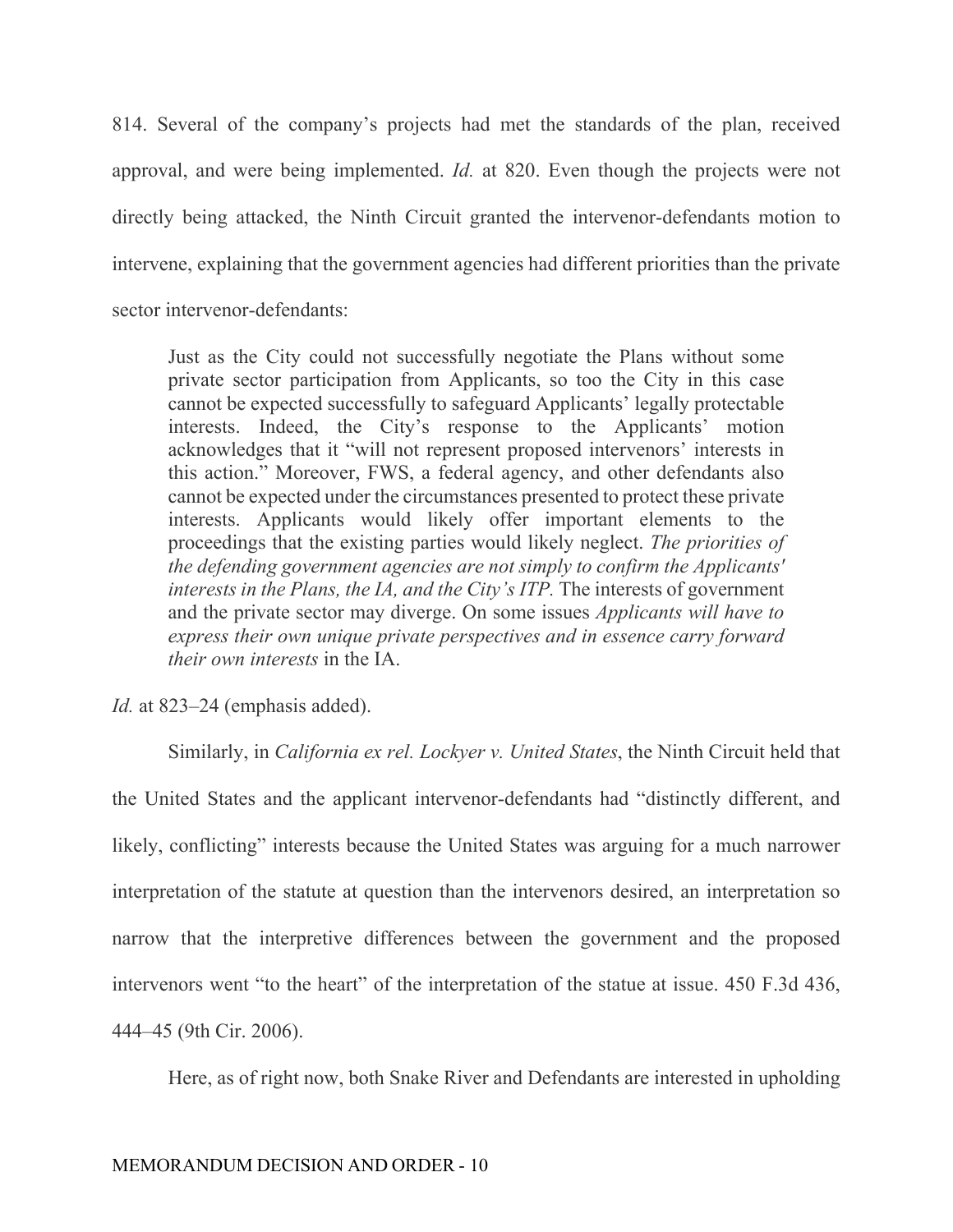the permits granted by the IOGCC. However, the Defendants also have several other interests in this case because Plaintiffs are attacking the validity of the Idaho Oil and Gas Conservation Act. Dkt. 1, at 9. Thus, like the defendants in *Berg*, Defendants are concerned with protecting its entire statutory scheme as a whole, which is a much broader interest than a single well. Unlike the interests of the proposed intervenors in *Wilson*, *Prete*, and *Oakland Bulk*, Snake River has discrete economic interests involved in the litigation. These additional economic interests, like the intervenors in *Berg*, are sufficient enough for this Court to find that the Snake River and Defendants do not have identical interests and as such the presumption of adequacy does not apply. Like the intervenors in *Lockyer*, Snake River and Defendants have "distinctly different" interests because, as with the wildly varying statutory interpretations in *Lockyer*, it is all too easy to foresee Defendant's sacrificing Snake River's interests in the permits in order to protect Defendant's interest in the statutory scheme as a whole. Thus, there is no presumption requiring a compelling showing that the existing Defendants will not adequately represent its interests. In other words, the normal standard, as explained below, applies.

## *2. Adequacy of Representation*

The Ninth Circuit has identified three factors for evaluating the adequacy of representation: (1) whether the interest of an existing party is such that it will undoubtedly make all of a proposed intervenor's arguments; (2) whether the existing party is capable and willing to make such arguments; and (3) whether a proposed intervenor would offer any necessary elements to the proceeding that existing parties would neglect. *Arakaki*, 324 F.3d at 1086. "The prospective intervenor bears the burden of demonstrating that existing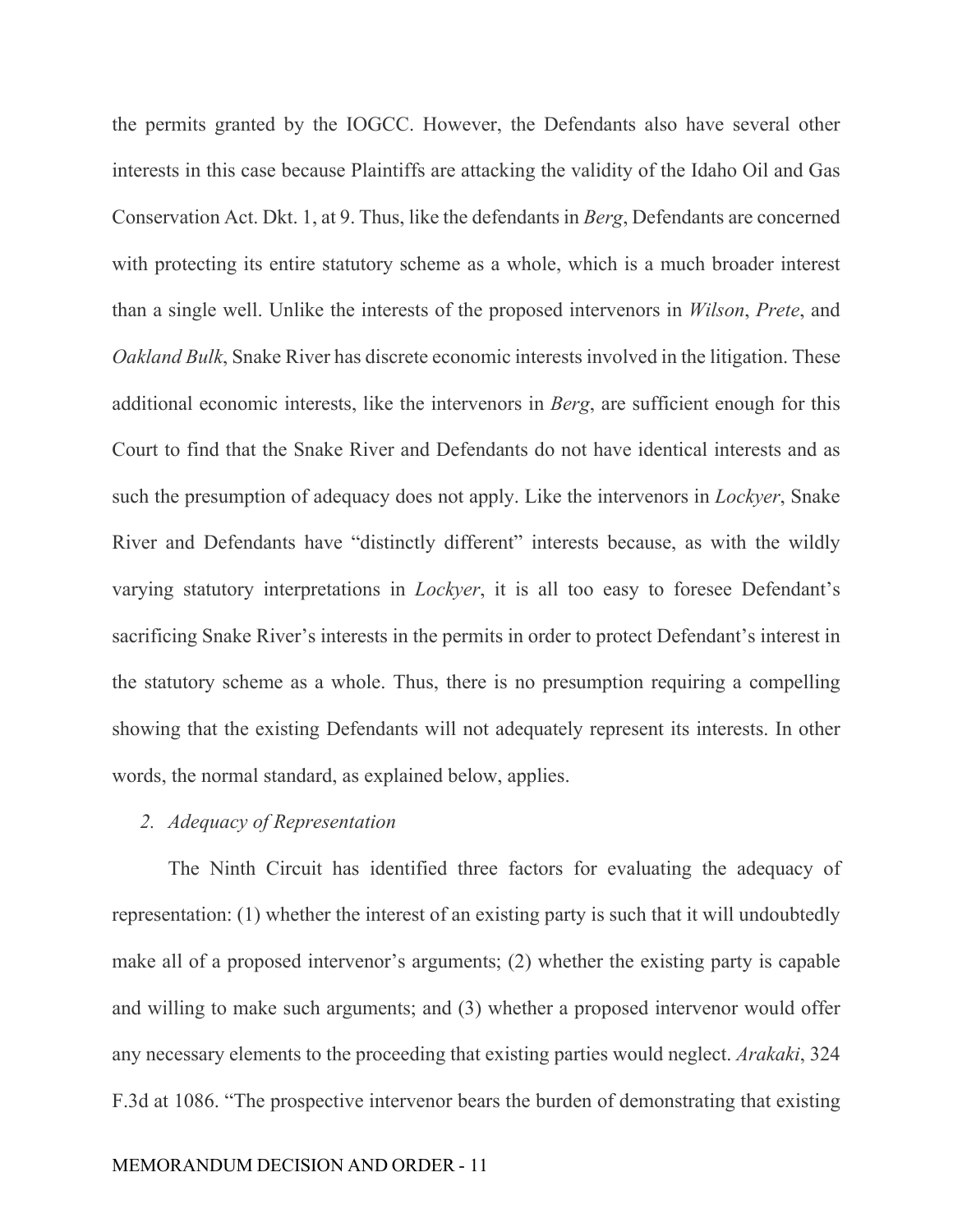parties do not adequately represent its interests." *Glickman*, 82 F.3d at 838. This burden is satisfied if a proposed intervenor shows that representation "may be" inadequate. *Trbovich v. United Mine Workers*, 404 U.S. 528, 538 n.10 (1972). Furthermore, courts consider this minimal burden satisfied when "the interests of [intervenors] were potentially more narrow and parochial than the interests of the public at large." *Californians for Safe & Competitive Dump Truck Transp. v. Mendonca*, 152 F.3d 1184, 1190 (9th Cir. 1998). However, government representation is not inadequate simply because the intervenor-defendant has "mere differences in [litigation] strategy." *United States v. City of Los* Angeles, 288 F.3d 391, 402–03 (9th Cir. 2002).

Several cases illustrate the principle that that individuals or organizations with a narrow economic interest may intervene in cases involving a broader statutory scheme because the government's representation (focused on the statutes themselves instead of the economic interests of the intervenors) may be inadequate. As explained above, the Ninth Circuit in *Berg* allowed a construction company and various building associations to intervene to protect their economic interests when environmental groups sued the City of San Diego and various governmental agencies attempting to strike down the City's developmental plan. *Berg*, 268 F.3d at 824. In *Mendonca*, the Ninth Circuit allowed the International Brotherhood of Teamsters ("IBOT") to intervene as defendants because the outcome of the case, or rather the interpretation of the statute at issue, would directly influence the rates that the members of IBOT were paid for their work. *Mendonca* ,152 F.3d at 1190. Similarly, in *Snowlands Network v. United States*, the Eastern District of California allowed various associations of snowmobile sellers and users to intervene in a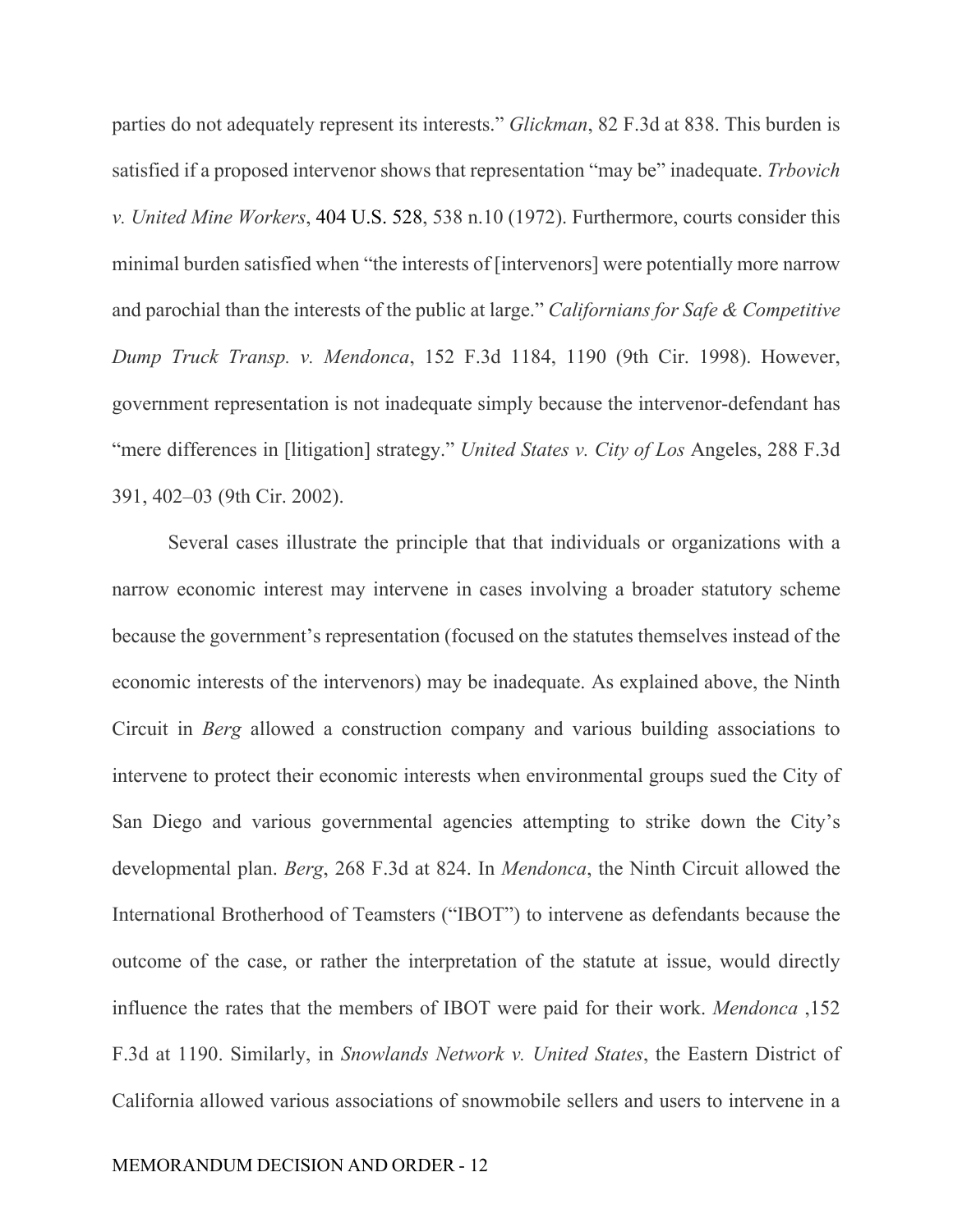lawsuit brought by various environmental groups against the Forest Service seeking to end a governmental program involving snowmobile trail maintenance that, allegedly, was leading to an increased number of snowmobiles, and pollution, in certain national forests. 2012 WL 4755161, at \*1 (E.D. Cal. Oct. 4, 2012). Because the outcome of the case would directly influence the use and sales of snowmobiles, the court granted the motion to intervene. *Id*. at \*3.

The District of Idaho has also ruled similarly. *Portfolio FB-Idaho, LLC v. Fed. Deposit Ins. Corp.*, 2010 WL 5391442, at \*4 (D. Idaho Dec. 17, 2010) ("While FDIC protects the interests of the general public and of the failed bank, it cannot be expected to protect Stilwyn's interests any more than any lender could be expected to protect a borrower's interest."). Other district courts have done likewise. *See, e.g.*, *Env't Def. Ctr. v. Bureau of Safety and Env't Enf't*, 2015 WL 12734012, at \*4 (C.D. Cal. April 2, 2015) (holding that the presumption of adequate representation did not apply and that the defendants would not adequately represent the proposed intervenors because "the Proposed Intervenors seek to protect their private interests while the Defendants have an interest in protecting the public in general"); *Swinomish Indian Tribal Comm. v. Army Corps of Engs.*, 2019 WL 469842, at \*3 (W.D. Wash. Feb. 6, 2019) (granting the motion to intervene because the private interests of the proposed intervenor, a shellfish farming company, may not be adequately represented by the defendant government agencies); *Klamath Siskiyou Wildlands Ctr. v. United States Bureau of Land Mgmt.*, 2020 WL 1052518, at \*3 (D. Or. March 4, 2020) (granting the motion to intervene because the proposed intervenor has "a specific private interest in protecting its contract rights and ability to purchase future timber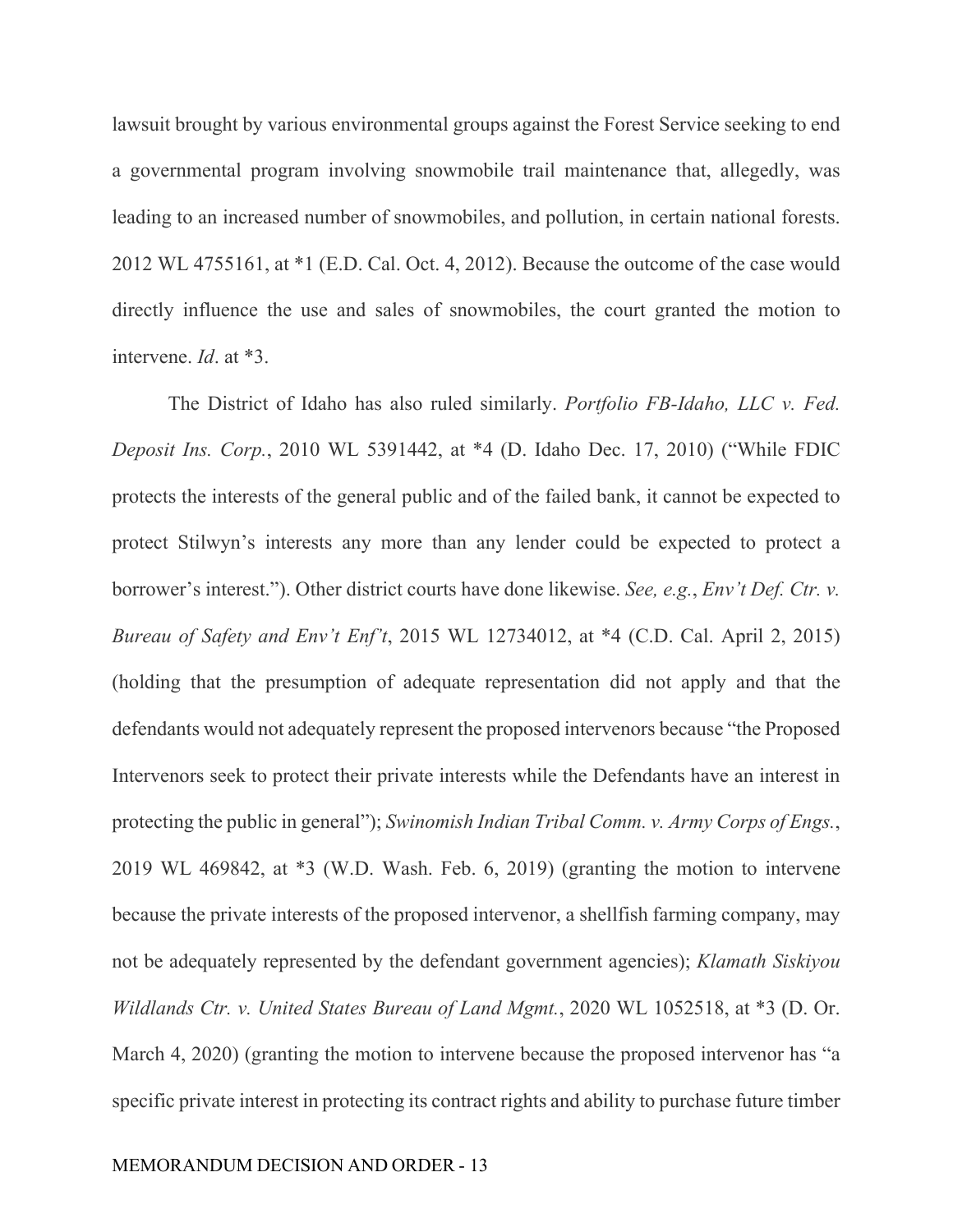sale offerings from BLM," which differed from the BLM's "more general interest in following and enforcing regulations and defending agency actions").

Here, as explained above, it is not clear that Defendants will "undoubtedly make all of a proposed intervenor's arguments." *Arakaki*, 324 F.3d at 1086. As explained above, Snake River has distinct economic motivations from the Defendants. Snake River is focused on protecting its permits, while the government officials are naturally more concerned with protecting the Idaho Oil and Gas Conservation Act. One can imagine the Defendants withdrawing the permits in an attempt to render the case moot and therefore preserve their statutory scheme.<sup>2</sup> There is little to stop Defendants from doing so, while Snake River has financially tied itself to those permits. As the Ninth Circuit explained in *Berg*, "[t]he priorities of the defending government agencies are not simply to confirm the Applicants' interests [or permits]" in the statutory scheme. *Berg*, 268 F.3d at 823. As such, Snake River will not be represented adequately by the Defendants.

Accordingly, all four prongs are met, and the Court GRANTS the Snake River's Motion to Intervene as of right pursuant to Rule 24(a). Alternatively, however, the Court finds permissive intervention is also appropriate.

### **E. Permissive Intervention**

The Court's discretion to grant or deny permissive intervention is broad. *Spangler* 

 $2$  Although the Government has not yet done so, the Court feels comfortable relying at least in part on this possibility because a proposed intervenor must only show that representation "may be" inadequate. *Trbovich*, 404 U.S. at 538 n.10. Snake River's argument is reasonable and as such Snake River has met its burden.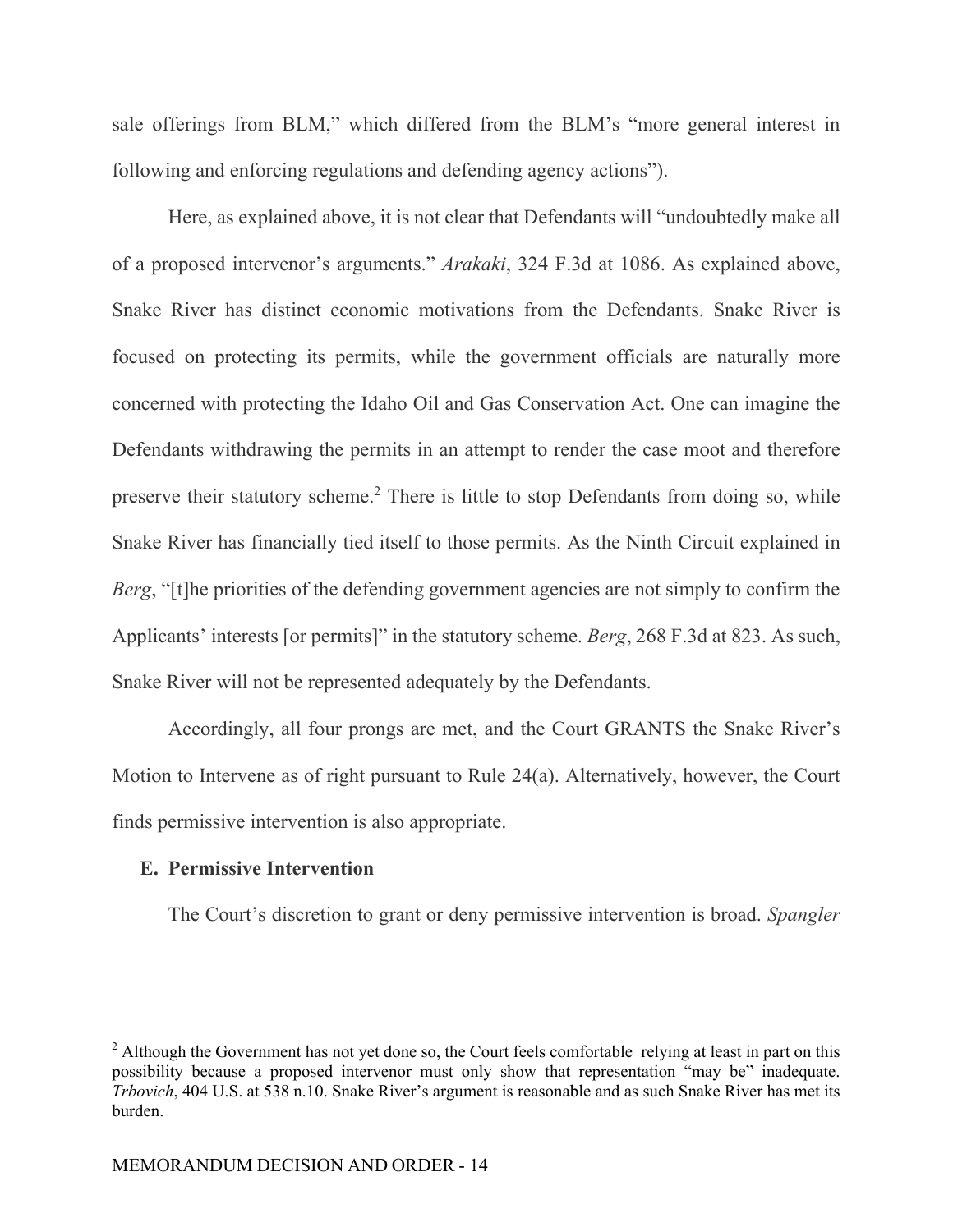*v. Pasadena City Bd. of Educ.*, 552 F.2d 1326, 1329 (9th Cir. 1977) (cleaned up). The Ninth Circuit has "often stated that permissive intervention requires: (1) an independent ground for jurisdiction; (2) a timely motion; and (3) a common question of law and fact between the movant's claim or defense and the main action." *Freedom from Religion Found., Inc. v. Geithner*, 644 F.3d 836, 843 (9th Cir. 2011) (citations omitted). "In exercising its discretion," the Court must also "consider whether the intervention will unduly delay or prejudice the adjudication of the original parties' rights." Fed. R. Civ. P. 24(b)(3). When a proposed intervenor has otherwise met the requirements, "the court may also consider other factors in the exercise of its discretion, including the nature and extent of the intervenors' interest and whether the intervenors' interests are adequately represented by other parties." *Perry v. Proposition 8 Off. Proponents*, 587 F.3d 947, 955 (9th Cir. 2009) (cleaned up).

 The first prong is that the Court must have an independent ground for jurisdiction. The Ninth Circuit has explained that "in federal-question cases, the identity of the parties is irrelevant and the district court's jurisdiction is grounded in the federal question(s) raised by the plaintiff." *Geithner*, 644 F.3d at 844. Furthermore, "[w]here the proposed intervenor in a federal-question case brings no new claims, the jurisdictional concern drops away." *Id.* Accordingly, an independent ground for jurisdiction exists in this case because plaintiffs are bringing their claims under 42 U.S.C § 1983, and the proposed-intervenors are not raising new claims. The second prong requiring a timely motion has been met, as explained above. Similarly, the third prong is also met because Snake River's permits are clearly a critical part of the instant case. Accordingly, permissive intervention is appropriate in this case.